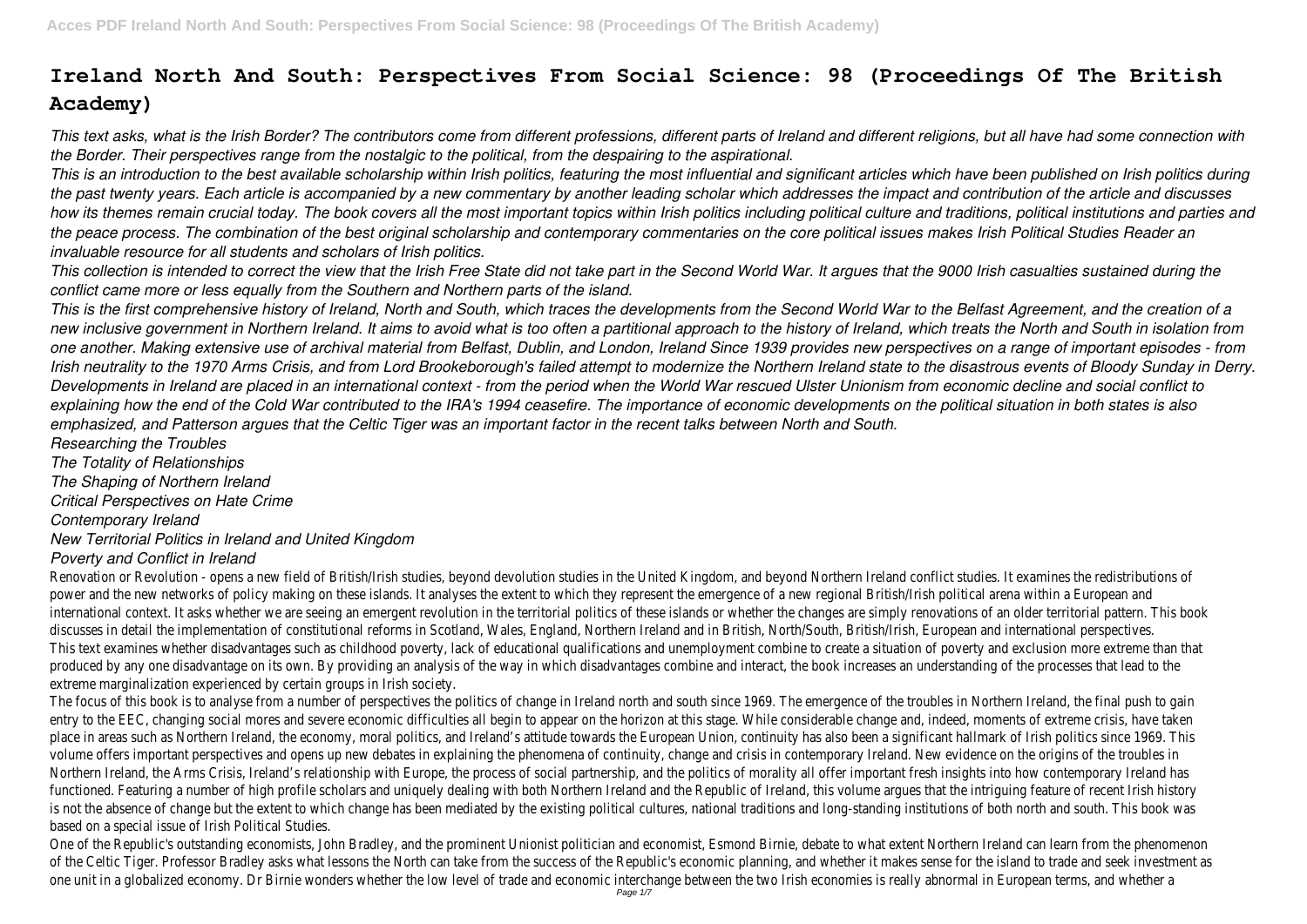successfully co-ordinated island economy is possible in two separate political jurisdictions. Problems and Perspectives

Loading the Dice? Perspectives from the Global North and South Northern Ireland Since 1945 Key Contributions Two Paths, One Purpose : Voluntary Action in Ireland, North and South

**Based on qualitative research carried out with young people aged from 18 to 30 in five European countries, Young Europeans, Work and Family examines young people's pathways to adulthood, and their perspectives on their future work and family lives. This enlightening book investigates young people from a range of social classes and at various phases in their life: in training, in higher education, in insecure work and in steady jobs, including high- and low-status employment. The study was carried out by a cross-disciplinary team of researchers from Ireland, Norway, Portugal, Sweden and the UK, countries that represent a variety of economic profiles and welfare state regimes. Following drastic shifts in the spatial organization of goods production, increasingly fierce competition now forces firms also to look critically at how to organize the production of services. While digitization and advances in information and communication technologies have enabled firms to unbundle service production processes, the increased global availability of skilled labour allows for the relocation of ever more of these processes around the world. As a result, a new geography of services production takes shape: a geography that is defined by new interregional and international divisions of labour and held together by increasingly complex global services production networks. This book examines how the reorganisation of services production alters relations between and generates different sets of challenges and opportunities for economic development in the Global North and the Global South. Drawing from 11 case studies probing various aspects of services production in different parts of the world, the book brings out the remarkable heterogeneity and transformative capacities of services. It successively shows how global trade in services creates new interdependencies between services producing and services consuming regions; reveals how services help to mitigate the impact of and contribute to recovery from economic crises in the Global North; and demonstrates how services offshoring fosters economic development and service-sector driven modernisation processes in the Global South. The book's openness to the heterogeneous and dynamic nature of services production enlarges our understanding of which particular services in which spatiotemporal context have the capacity to generate good jobs, contribute to productivity and drive economic growth. The book stands out from other books in the field in that it combines perspectives on services-driven transformations from both the Global North and the Global South and looks into the role of various services segments. Based on pioneering empirical research and original data it offers a timely contribution to this growing debate. The book provides valuable insights for students, scholars and professionals interested in services, services offshoring, services-driven growth, and socioeconomic transformations in the Global North and South. There has been increased interest in the relationship between religion, identity and politics in modern societies. Building on this debate, Claire Mitchell presents a challenging analysis of religion in contemporary Northern Ireland, arguing that religion is not merely a marker of ethnicity and that it continues to provide many of the meanings of identity, community and politics. Drawing on a range of unique interview material, this book traces how individuals and groups in Northern Ireland have absorbed religious types of cultural knowledge, belonging and morality.**

**Ireland has undergone huge change in recent times. Its economy moved from 'basket case' to 'tiger', its quality of life ranked as the best in the world, and its society became more open and outward-looking under the pressures of globalization. Yet this state of affairs was given a severe shock by the global economic crisis; Ireland found itself in the eye of the storm, and has once more been forced to adapt socially, politically and economically. This concise and lively book gives a comprehensive account of today's Ireland. Written by an acknowledged expert, it gives a realistic picture of Ireland's changing fortunes and of Irish life in the twenty-first century. Each aspect of Ireland's politics, economy, society and culture is systematically unpacked and set in historical context. The text is enlivened throughout with photographs and with boxes on topics ranging from the pronunciation of Irish names to Ireland's international identity 'between Boston and Berlin'. Assuming no prior knowledge and combining clarity with rigor, Contemporary Ireland is the ideal introduction to this fascinating country.**

**The International Perspective Irish Identities Social Science Perspectives on the Northern Ireland Conflict Ireland North and South Literary Feminisms North and South Interdisciplinary Perspectives An International Perspective**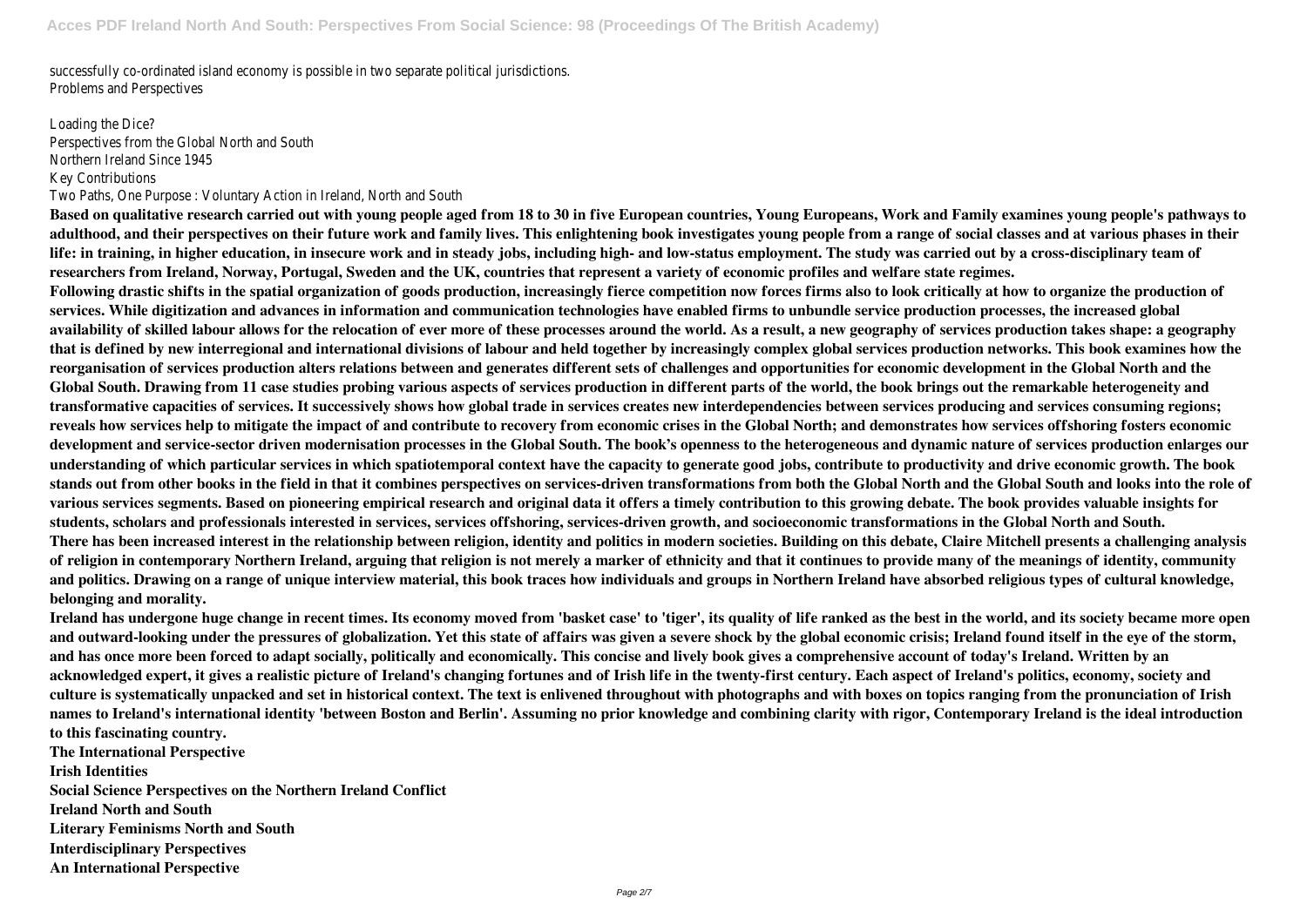*This book provides a unique insight into the lived realities of hate crime in Ireland and its treatment within the criminal*

*justice system. The significance of the Irish case is contextualised within the European and global policy contexts and an overview of hate crime in Ireland, both north and south, and its differential treatment in each jurisdiction's criminal justice system is offered. Presenting empirically grounded analyses of the experiences of commonly targeted identity groups in an Irish context, this study also draws upon their exposure to hate crime and challenges encountered in seeking redress. Combining theory, research and practice, this book represents legal, social, cultural and political concerns pertinent to understanding, preventing, deterring and combatting hate crime across Ireland. It incorporates a variety of perspectives on the hate crime paradigm and addresses many of the cutting-edge debates arising in the field of hate studies. Contributions from Irish and international academic researchers are complemented by applied pieces authored by practitioners and policy makers actively engaged with affected communities. This is a progressive and informed text which will be of great value to activists, policy makers and scholars of hate crime and criminal justice. This collection of essays brings together exciting, fresh work by young scholars working on vital aspects of modern Irish unionism. Its range is broad, taking in much material (literary, political, cultural, intellectual) which has previously been ignored. Using new and extensive sources, the contributors examine important features of modern unionism and do so in ways which challenge much previous thinking about the subject. The book will be of value to scholars working on any aspect of modern Ireland, and also to students and to a wider public with an interest in Irish history, politics, culture, and society. FRONT OF COVER: Final: 5.11.98 NORTHERN IRELAND SINCE 1945 Second Edition SABINE WICHERT [Postwar World logo] SPINE: [Postwar World logo] NORTHERN IRELAND SINCE 1945 Second Edition WICHERT [colophon] OUTSIDE TRIM: Probable price: Probable publication: BACK OF COVER: ATo those who understand, no explanation is necessary. To those who will not understand, no explanation is possible.A The different attitudes that can be read into this celebrated graffito from the Falls Road in 1980s Belfast - arrogance, belligerence, alienation, intransigence and despair amongst them - have all contributed to the isolation of Northern Ireland in the modern world. Explanation and understanding, however, are the stock in trade of the historian, and it was to to provide the first and assist the second that Sabine Wichert published this well-known study in 1991. It rapidly established itself - as Terence Ranger predicted at the time in Irish Studies Review - as Aa standard text in contemporary history and politics coursesA. (For other reviews of the First Edition, see inside the front cover.) There are many reasons for its success: it is a work of great authority, formidably well grounded in the scholarship, rather than the prejudices, of the subject; Sabine WichertAs approach is distinctively that of a historian, rather than a political scientist or a journalist; she has a special understanding of the economic factors underlying the troubled provinceAs recent history; and, particularly, she herself - a German academic who has lived and worked in Northern Ireland for almost 30 years now - is uniquely well placed, asboth outsider and insider, to write with impartiality, insight and compassion about her adopted home. Much has happened to Northern Ireland since the book was published, and this Second Edition will be widely welcomed. The existing text has been reconsidered in the light of fresh perspectives; and many new economic and social tables have been included, along with a thoroughgoing overhaul of the extensive bibliography. Above all, the coverage has been fully updated to incorporate the major events of recent years, particularly the developments from the Anglo-Irish Agreement through the evolving Peace Process to the elections to Northern IrelandAs new Assembly. For this is a critical phase in the province: for the first time in its recent history a real possibility of stabilisation and more peaceful and democratic forms of government can be detected, and Sabine Wichert examines the contribution of all sides (including the Irish, British and US governments) to this changing climate. Yet tensions remain, and readers of this important Second Edition will await, with mingled hope and apprehension, the arrival of its eventual successor to clarify whether these apparently brightening horizons do indeed mark a turning point, or were only another false dawn. SABINE WICHERT is Senior Lecturer at the QueenAs University of Belfast, where she has taught since 1971.*

*This book engages the globally pressing question of how to live and work with the haunting power of the past in the aftermath of mass violence. It brings together a collection of interdisciplinary contributions to reflect on the haunting of post-conflict memory from the perspective of diverse country case studies including South Africa, Rwanda, Zimbabwe, Northern Ireland, North and*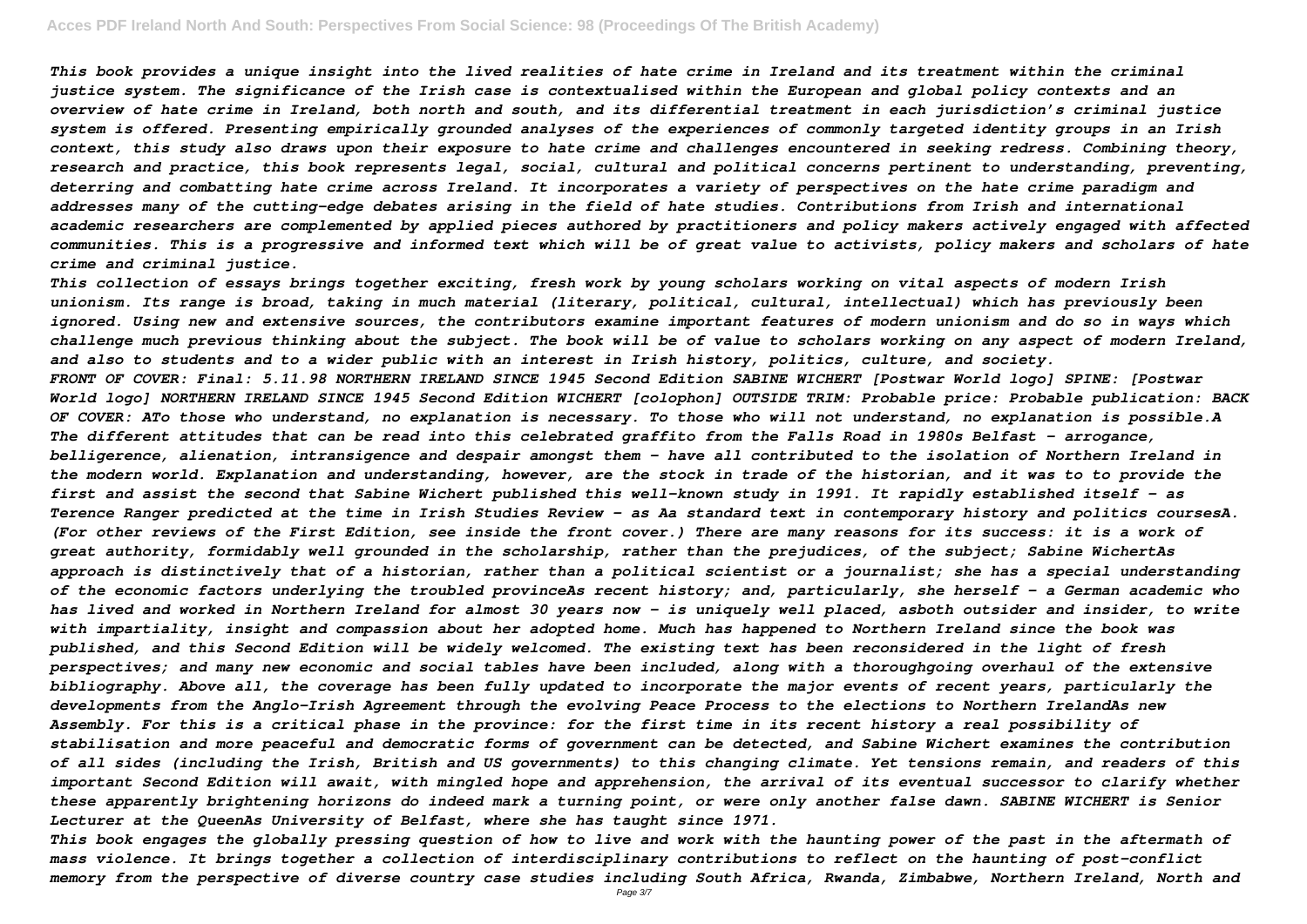*South Korea, Palestine and Israel, America and Australia. Contributions offer theoretical, empirical and practical insights on the nature of historical trauma and practices of collective healing and repair that include embodied, artistic and culturally relevant forms of wisdom for dealing with the past. While this question has traditionally been explored through the lens of trauma studies in relation to the post-Holocaust experience, this book provides new understandings from a variety of different historical contexts and disciplinary perspectives. Its chapters draw on, challenge and expand the trauma concept to propose more contextually relevant frameworks for transforming haunted memory in the aftermath of historical trauma.*

*Conflict and Change*

*Reshaping the Economy, State and Society, 1957–1973*

*Can the Celtic Tiger Cross the Irish Border?*

*Engendering Ireland*

*New Perspectives on Politics and Culture*

*A Historical Perspective*

*Conflict and Conformity*

*Ireland North and SouthPerspectives from Social ScienceProceedings of the British Aca*

*This is the first book to bring a philosophical lens to issues of socio-political and cultural importance in twenty-first century Ireland. While the social, political, and economic landscape of contemporary Ireland has inspired extensive scholarly debate both within and well beyond the field of Irish Studies, there is a distinct lack of philosophical voices in these discussions. The aim of this volume is to enrich the fields of Philosophy and Irish Studies by encouraging a manifestly philosophical exploration of contemporary issues and concerns. The essays in this volume collectively address diverse philosophical questions on contemporary Ireland by exploring a variety of themes, including: diaspora, exile, return; women's bodies and autonomy; historic injustices and national healing; remembering and commemoration; institutionalization and containment; colonialism and Ireland as "home"; conflict and violence; Northern Ireland and the peace process; nationalism, patriotism, and masculinities; ethnicity, immigration, and identity; and translation, art and culture. Philosophical Perspectives on Contemporary Ireland marks a significant contribution to contemporary theorizations of Ireland by incorporating both Irish and transatlantic perspectives. It will appeal to a broad audience of scholars and advanced students working in philosophy, Irish Studies, feminist theory, history, legal studies, and literary theory. Beyond academia, it will also engage those interested in contemporary Ireland from policy and civil society perspectives.*

This book is the first in-depth analysis of the interaction between the British and Irish governments and the role they have played in seeking to resolve the conflict in Northern Ireland since 1980. Eamonn O'Kane examines Britain and Ireland's objectives in relation to the Northern Ireland conflict, focusing on the influential factors that persuaded these two governments to cooperate at a closer level and those which made this co-operation difficult to achieve and at times sustain. Drawing on extensive primary research, including interviews with leading British and

*In this first-ever systematic study of the social, economic, and political development of the two Irelands since partition, a distinguished group of scholars have worked together to provide answers that are essential for any understanding of current political events. Some important areas of convergence are demonstrated, especially in fertility, but in other respects the two Irelands remain distinct.*

*A radical new perspective revealing the truth behind the making of modern Ireland from economic rebirth to entering the EEC. New Reflections on Modern History and Literature*

*Philosophical Perspectives on Contemporary Ireland*

*Two Irelands*

*Violence in Northern Ireland Renovation Or Revolution? Ireland's Great Famine*

### *Understanding Protestant Perspectives*

Engendering Ireland is a collection of ten essays showcasing the importance of gender in a variety of disciplines. These essays interrogate gender as a concept which encompasses both masculinity and femininity, and which permeates history and literature, culture and society in the modern period. The collection includes historical research which situates Irish women workers within an international economic context textual analysis which sheds light on the effects of modernity on the home and rising female expectations in the post-war era; the rediscovery of significant Irish women modernists such as Mary Devenport O'Neill; and changing representations of masculinity, race, ethnicity and interculturalism in modern Irish theatre. Each of these ten essays provides a thought-provoking picture of the complex and hitherto unrecognised roles gender has played in Ireland over the last century. While each of these chapters offers a fresh perspective on familiar themes in Irish gender studies, they also illustrate the importance and relevance of gender studies to contemporary debates in Irish society. Written by a leading group of scholars in the field, this unique volume examines post-Agreement Northern Ireland. It shatters the myth that Northern Ireland is 'a place apart'. The book compares the conflict in Northern Ireland with other divided societies worldwide and argues that comparative analysis is essential for understanding the dynamics of Northern Ireland's conflict and ethnic conflict in general.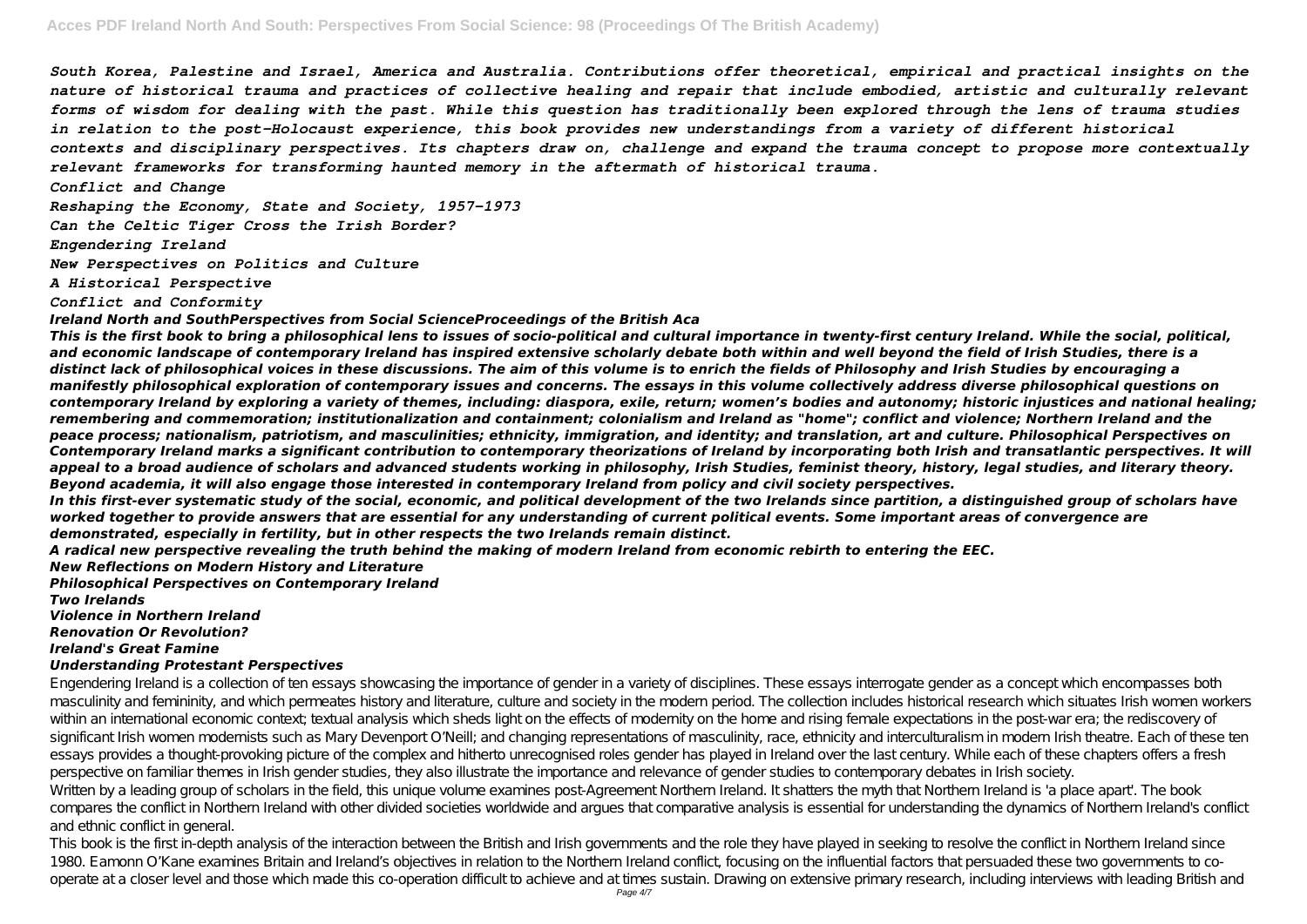Irish politicians and civil servants, the book questions many of the most widely accepted arguments regarding the conflict. It sheds new light upon the objectives of the two states in Northern Ireland, the origins of the peace process, the reasons that the conflict appeared so intractable and the role of the international dimension. The book places events in context and offers a more convincing explanation for many of the advances and disappointments in Northern Ireland in recent years than is currently available. This volume offers a reinterpretation of the intergovernmental approach to the Northern Ireland conflict and peace process and is an invaluable resource for students and researchers of British politics, Irish studies and conflict studies. This books re-examines the global history of Irish migration by focusing on the formal and informal networks which migrants from Ireland utilised to meld their social lives to make sense of the new worlds into which they settled.

Irish Political Studies Reader Perspectives from Social Science Post-Agreement Northern Ireland in Comparative Perspective Globalisation and Services-driven Economic Growth Ireland Since 1800 Post-Conflict Hauntings

### The Border

*The text, though lively and entertaining, is closely argued, bringing a refreshing intellectual rigour to a field too often bedevilled by sharp-edged polemic or soft-focus romanticism. Its firm structure and distinctive combination of chronological and thematic approaches throw a searching light on how the twin imperatives of conflict and conformity have shaped the lives of Irish men and women in the past two centuries. These insights are not only of interest in themselves, but are of compelling contemporary relevance: in few places does the past obtrude so inescapably on the present as it does in Ireland, and nowhere else, perhaps, has that past been subjected to such intense analysis in modern times. Ireland since 1800 does justice to both dimensions, and its reworking will be warmly welcomed by old admirers and new readers alike.*

*The riots that erupted in Northern Ireland in 1969 and thirty years of ensuing violence ensured worldwide interest in Britain's Irish province. That interest drove a sustained quest into Ulster's past, shared by artists, historians and the media. It provoked questions: why had Northern Ireland been excluded, and Ireland thereby partitioned, when the Irish Free State attained Dominion status in 1922? In what did Northern distinctiveness consist: was it economic, religious or national? Instant histories in 1969-72 and scholarly writing since sought answers; this book has a similar purpose. It identifies the myths that distort understanding of history, explores the centuries from the Plantation of Ulster to partition, the settlement of English and Scots, their shared siege mentality and capacity for survival, their security under the Union of 1801 that both had initially opposed, and their creation of a major industrial complex centred on Belfast that formed a triangle with the Mersey and the Clyde. It analyses, too, Ulster Unionist opposition from 1886 to Home Rule, and in great depth the crisis of 1912-14, determined by both Ulster's Covenant and Volunteer Force, directed by Sir Edward Carson, and dramatized in both the Government's failed attempt to coerce the Ulstermen, and the Army's 'Mutiny' at the Curragh. The pulsating decade from 1914 is thoroughly explored: the impact of Easter Rising and Somme in 1916, Lloyd George's persistent attempts to find a settlement for both North and South, the Anglo-Irish War and subsequent Treaty, the creation of Northern Ireland and the opening of its Parliament by King George V in 1921, and the interaction between the two states of Ireland, culminating in the amicable agreement over their boundaries in 1925. The part played by the King, General Smuts, and Winston Churchill in shaping both Irish states, much undervalued by historians generally, is a feature of the book. The writing of history, however objectively intended, tends to the myopic or selective. Thus the focus on constitutional and political matters in nineteenth-century Ireland has detracted from critical evaluation of those determinant and symbiotic influences in Ireland, revolutionary nationalism and the Catholic Church, their passion for freedom from alien domination, and their partitionist tendency; and conversely analysis of the fearful perception by the Ulster Protestant community of the future of an Ireland so driven is inadequate. Specifically, many historians are prone to undervalue the English component in the Ulster tradition, ignore the Church of Ireland and a unique source provided (from 1871) in the Journals of its General Synod, of especial value in critical years between 1886 and 1914. The Times, too, is curiously ignored in 1912-14; it supported the loyalist stand. These deficiencies have notably been addressed by historians overseas. They are taken up in Northern Ireland: A Historical Perspective. The purpose of the book, primarily, is to make the case historically for Northern Ireland, in point of* Page 5/7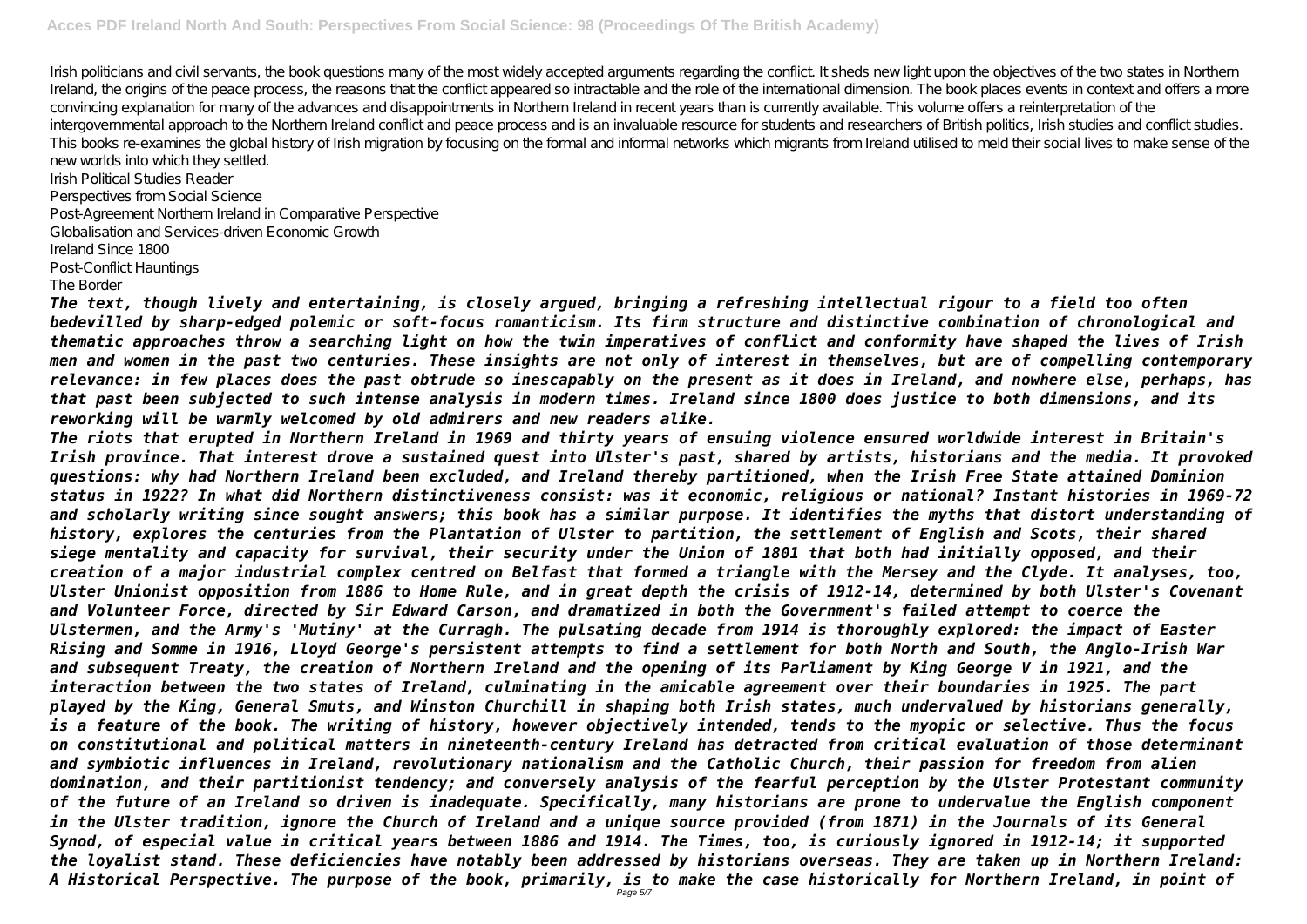*its right to self-determination, its ethos, and its enduring viability as a British province. That, and an attempt sympathetically to understand the shaping of modern Ireland, as well as that of Northern Ireland.*

*"These essays by Ireland's leading economic historian range widely over topics associated with the Ireland's Great Famine of 1846-52. Ireland's Great Famine includes four previously unpublished essays, together with others assembled from a wide range of publications in different fields. Some have been co-authored by other leading scholars. Taken together, the essays give a full account of the famine, its effects, what was and was not done to alleviate it, how it compares with other (especially modern third world) famines, and how successive scholars have tackled these matters. This will become a standard reference in both Irish history and the international field of famine studies."--BOOK JACKET.*

*This volume examines in-depth the many facets of language and identity in the complex linguistic landscape of Ireland. The role of the heritage language Irish is scrutinized as are the manifold varieties of English spoken in regions of the island determined by both geography and social contexts. Language as a vehicle of national and cultural identity is center-stage as is the representation of identity in various media types and text genres. In addition, the volume examines the self-image of the Irish as reflected in various self-portrayals and references, e.g. in humorous texts. Identity as an aspect of both public and private life in contemporary Ireland, and its role in the gender interface, is examined closely in several chapters. This collection is aimed at both scholars and students interested in langage and identity in the milti-layered situation of Ireland, both historically and at present. By addressing general issues surrounding the dynamic and vibrant research area of identity it reaches out to readers beyond Ireland who are concerned with the pivotal role this factor plays in present-day societies. Continuity, Change and Crisis in Contemporary Ireland*

*Young Europeans, Work and Family*

*Boundaries of Belonging and Belief*

*Transforming Memories of Historical Trauma*

*Unionism in Modern Ireland*

# *Sixties Ireland*

# *Sociolinguistic Perspectives*

*Despite the current recession, the frequency of second home ownership is still surprisingly high throughout the western world. While the UK and Ireland previously had lower occurrences of multiple dwellings compared to the rest of Europe, they are quickly catching up with a current surge in the ownership of second homes. The recent MP expenses scandal in the UK has also drawn attention to the prevalence of second homes (or more) within the middle classes, and the fact that the concept is becoming increasingly popular. Chris Paris uses this text to address the reasons behind why second homes are becoming more popular, both within the usual domicile of the individuals, and in international locations. The socioeconomic factors and historical contexts of homes in cultures across the world are fundamental to explaining the choices in transnational home ownership, and Paris' case studies and comparisons between additional homes in Europe, Australia, America and Asia expand upon the motivation for people to own a second home. Affluence, Mobility and Second Home Ownership draws together debates on gentrification, globalisation, consumerism, environmental factors and investment to provide a balanced look at the pros, and cons, of second home ownership, and what implications it has for the future. An ideal text for students studying geography, urbanism and planning, this book is also of interest to individuals interested in the changing ways in which we make choices on our places of residence.*

*In this compelling work, Rebecca Pelan analyzes religion, region, class, and national and ethnic identity as crucial contexts in shaping feminist consciousness in the two Irelands, and compares the divergence of feminist perspectives to be found North and South of the border. The very different histories of the North and South are reflected in their literature. While women in the Republic of Ireland have tended to write about social issuessexism, crime, unemployment, and domestic violencewomen in Northern Ireland focused on their society's historical tension and primarily nationalist and unionist politics. However, Pelan maintains that feminist ideology has provided contemporary Irish women with an alternate political stance that incorporates gender and nationality/ethnicity and allows them to move beyond the usual binaries of politics, history, and languageIrish and English. In an* analysis enriched by a sophisticated but accessible engagement with contemporary feminist and gender theory, Pelan concludes that Irish women's writing, whether at the *community or mainstream levelNorth or Southconsistently articulates political issues of direct relevance to the lives of Irish women today. As a result, such work retains close links* with the initial impetus of the second wave of feminism as a political movement and questions the legitimacy of long-standing social, religious, and political conventions. From within *the framework provided by this second wave, argues Pelan, Irish women can critique certain masculine ideologiesnationalist, unionist, imperialist, and capitalistwithout forfeiting their own sense of gender and national or ethnic identity. The book's significance lies in its placement of women's writing in the center of contemporary political discourse in Ireland*